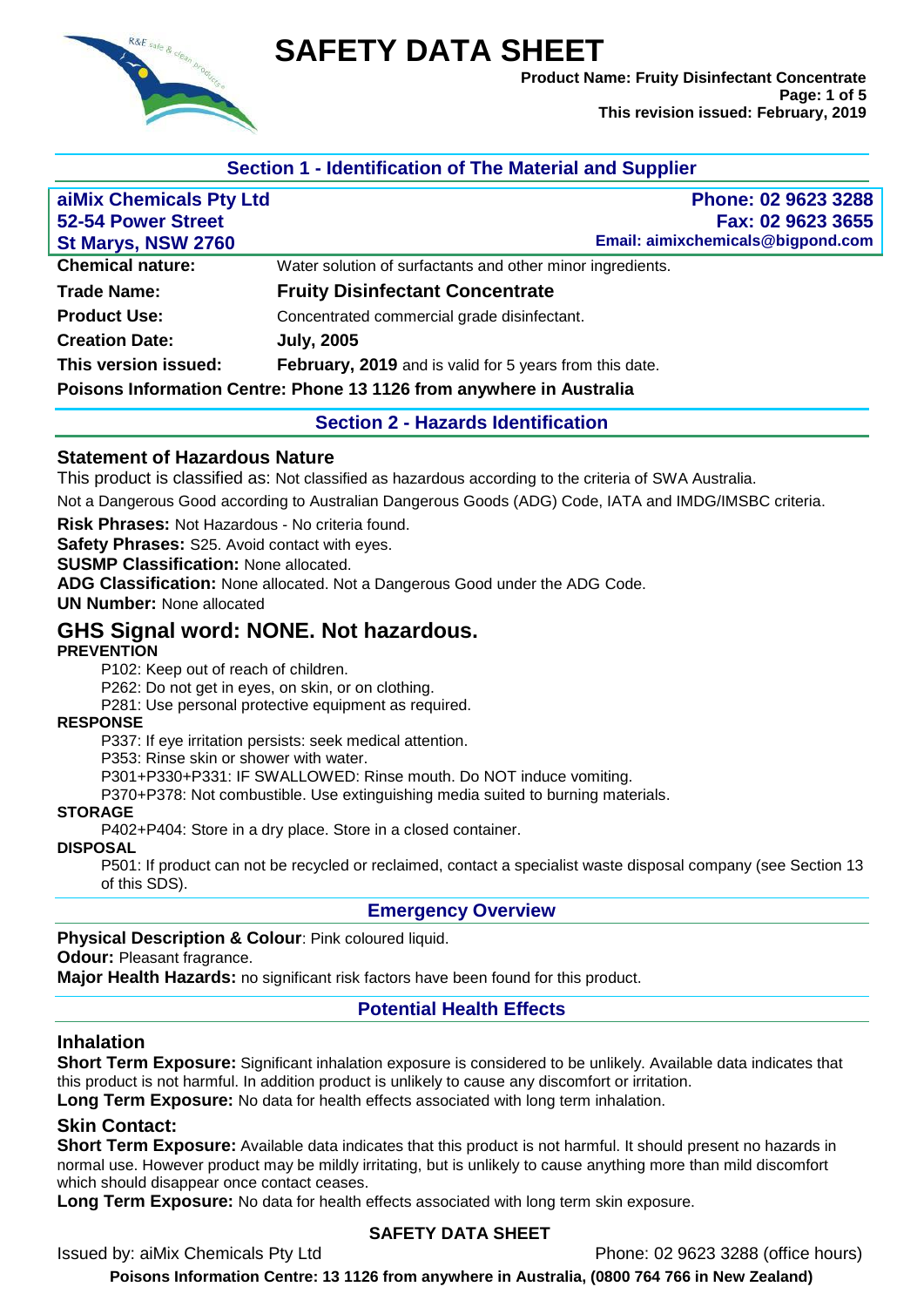## **Eye Contact:**

**Short Term Exposure:** Exposure via eyes is considered to be unlikely. This product is believed to be mildly irritating, to eyes, but is unlikely to cause anything more than mild transient discomfort.

**Long Term Exposure:** No data for health effects associated with long term eye exposure.

## **Ingestion:**

**Short Term Exposure:** Significant oral exposure is considered to be unlikely. However, this product may be irritating to mucous membranes but is unlikely to cause anything more than transient discomfort. **Long Term Exposure:** No data for health effects associated with long term ingestion.

#### **Carcinogen Status:**

**SWA:** No significant ingredient is classified as carcinogenic by SWA.

**NTP:** No significant ingredient is classified as carcinogenic by NTP.

**IARC:** No significant ingredient is classified as carcinogenic by IARC.

## **Section 3 - Composition/Information on Ingredients**

| Ingredients                           | <b>CAS No</b> | Conc.%   | TWA $(mg/m^3)$ STEL $(mg/m^3)$ |         |
|---------------------------------------|---------------|----------|--------------------------------|---------|
| Alkylbenzyldimethyl ammonium chloride | 68424-85-1    | $-1 - 5$ | not set                        | not set |
| Other non hazardous ingredients       | secret        | 1-5      | not set                        | not set |
| Water                                 | 7732-18-5     | to $100$ | not set                        | not set |

This is a commercial product whose exact ratio of components may vary slightly. Minor quantities of other non hazardous ingredients are also possible.

The TWA exposure value is the average airborne concentration of a particular substance when calculated over a normal 8 hour working day for a 5 day working week. The STEL (Short Term Exposure Limit) is an exposure value that should not be exceeded for more than 15 minutes and should not be repeated for more than 4 times per day. There should be at least 60 minutes between successive exposures at the STEL. The term "peak "is used when the TWA limit, because of the rapid action of the substance, should never be exceeded, even briefly.

## **Section 4 - First Aid Measures**

## **General Information:**

You should call The Poisons Information Centre if you feel that you may have been poisoned, burned or irritated by this product. The number is 13 1126 from anywhere in Australia (0800 764 766 in New Zealand) and is available at all times. Have this SDS with you when you call.

**Inhalation:** First aid is not generally required. If in doubt, contact a Poisons Information Centre or a doctor.

**Skin Contact:** Irritation is unlikely. However, if irritation does occur, flush with lukewarm, gently flowing water for 5 minutes or until chemical is removed.

**Eye Contact:** Immediately flush the contaminated eye(s) with lukewarm, gently flowing water for 5 minutes or until the product is removed, while holding the eyelid(s) open. Obtain medical advice immediately if irritation occurs. **Ingestion:** If product is swallowed or gets in mouth, wash mouth with water and give some water to drink. If symptoms develop, or if in doubt contact a Poisons Information Centre or a doctor.

## **Section 5 - Fire Fighting Measures**

**Fire and Explosion Hazards**: There is no risk of an explosion from this product under normal circumstances if it is involved in a fire.

Only small quantities of decomposition products are expected from this products at temperatures normally achieved in a fire. This will only occur after heating to dryness.

Fire decomposition products from this product are not expected to be hazardous or harmful.

**Extinguishing Media:** Not Combustible. Use extinguishing media suited to burning materials.

**Fire Fighting:** If a significant quantity of this product is involved in a fire, call the fire brigade.

| Flash point:                     | Does not burn.                  |
|----------------------------------|---------------------------------|
| <b>Upper Flammability Limit:</b> | Does not burn.                  |
| <b>Lower Flammability Limit:</b> | Does not burn.                  |
| <b>Autoignition temperature:</b> | Not applicable - does not burn. |
| <b>Flammability Class:</b>       | Does not burn.                  |
|                                  |                                 |

## **Section 6 - Accidental Release Measures**

**Accidental release:** Minor spills do not normally need any special cleanup measures. In the event of a major spill, prevent spillage from entering drains or water courses. As a minimum, wear overalls, goggles and gloves. Suitable materials for protective clothing include rubber, PVC. Eye/face protective equipment should comprise as a minimum,

## **SAFETY DATA SHEET**

Issued by: aiMix Chemicals Pty Ltd Phone: 02 9623 3288 (office hours)

**Poisons Information Centre: 13 1126 from anywhere in Australia, (0800 764 766 in New Zealand)**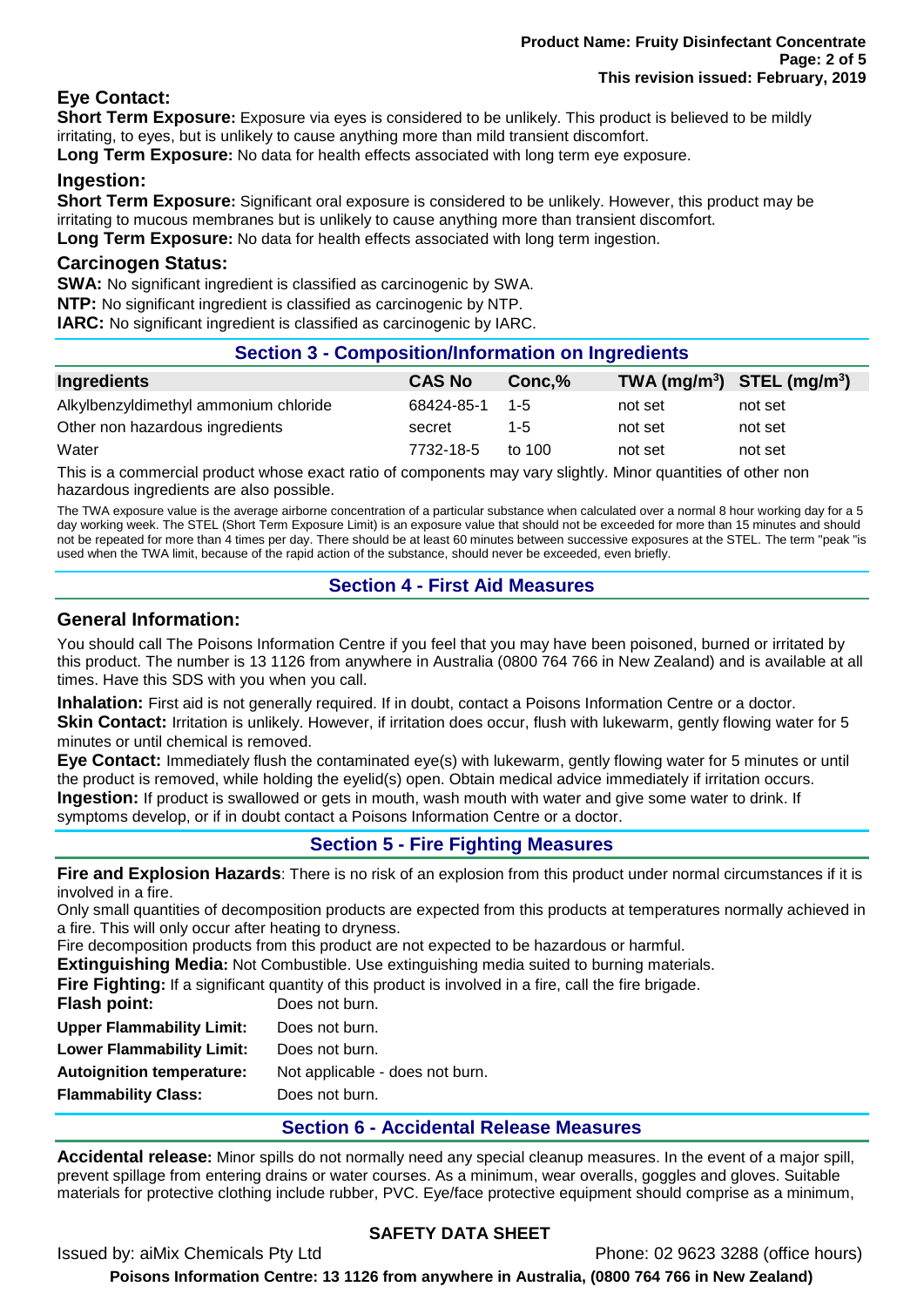#### **Product Name: Fruity Disinfectant Concentrate Page: 3 of 5 This revision issued: February, 2019**

protective glasses and, preferably, goggles. If there is a significant chance that vapours or mists are likely to build up in the cleanup area, we recommend that you use a respirator. Usually, no respirator is necessary when using this product. However, if you have any doubts consult the Australian Standard mentioned below (section 8). Stop leak if safe to do so, and contain spill. Absorb onto sand, vermiculite or other suitable absorbent material. If spill is too large or if absorbent material is not available, try to create a dike to stop material spreading or going into drains or waterways. Sweep up and shovel or collect recoverable product into labelled containers for recycling or salvage, and dispose of promptly. Recycle containers wherever possible after careful cleaning. After spills, wash area preventing runoff from entering drains. If a significant quantity of material enters drains, advise emergency services. This material may be suitable for approved landfill. Ensure legality of disposal by consulting regulations prior to disposal. Thoroughly launder protective clothing before storage or re-use. Advise laundry of nature of contamination when sending contaminated clothing to laundry.

# **Section 7 - Handling and Storage**

**Handling:** Keep exposure to this product to a minimum, and minimise the quantities kept in work areas. Check Section 8 of this SDS for details of personal protective measures, and make sure that those measures are followed. The measures detailed below under "Storage" should be followed during handling in order to minimise risks to persons using the product in the workplace. Also, avoid contact or contamination of product with incompatible materials listed in Section 10.

**Storage:** Make sure that the product does not come into contact with substances listed under "Incompatibilities" in Section 10. Check packaging - there may be further storage instructions on the label.

# **Section 8 - Exposure Controls and Personal Protection**

The following Australian Standards will provide general advice regarding safety clothing and equipment:

Respiratory equipment: **AS/NZS 1715**, Protective Gloves: **AS 2161**, Occupational Protective Clothing: AS/NZS 4501 set 2008, Industrial Eye Protection: **AS1336** and **AS/NZS 1337**, Occupational Protective Footwear: **AS/NZS2210**.

## **SWA Exposure Limits TWA (mg/m<sup>3</sup>**

## **) STEL (mg/m<sup>3</sup> )**

Exposure limits have not been established by SWA for any of the significant ingredients in this product.

No special equipment is usually needed when occasionally handling small quantities. The following instructions are for bulk handling or where regular exposure in an occupational setting occurs without proper containment systems. **Ventilation:** No special ventilation requirements are normally necessary for this product. However make sure that the work environment remains clean and that vapours and mists are minimised.

**Eye Protection:** Eye protection such as protective glasses or goggles is recommended when this product is being used.

**Skin Protection:** The information at hand indicates that this product is not harmful and that normally no special skin protection is necessary. However, we suggest that you routinely avoid contact with all chemical products and that you wear suitable gloves (preferably elbow-length) when skin contact is likely.

**Protective Material Types:** There is no specific recommendation for any particular protective material type. **Respirator:** Usually, no respirator is necessary when using this product. However, if you have any doubts consult the Australian Standard mentioned above.

## **Section 9 - Physical and Chemical Properties:**

| Pink coloured liquid.<br>Pleasant fragrance.<br>Approximately 100°C at 100kPa.<br>Approximately 0°C.<br>Water component.<br>2.37 kPa at 20°C (water vapour pressure).<br>No data.<br>1.0 approx<br>Completely soluble in water.<br>Neutral.<br>No data.<br>No data.<br>No data. |
|---------------------------------------------------------------------------------------------------------------------------------------------------------------------------------------------------------------------------------------------------------------------------------|
| No data<br>Not applicable - does not burn.                                                                                                                                                                                                                                      |
|                                                                                                                                                                                                                                                                                 |

## **SAFETY DATA SHEET**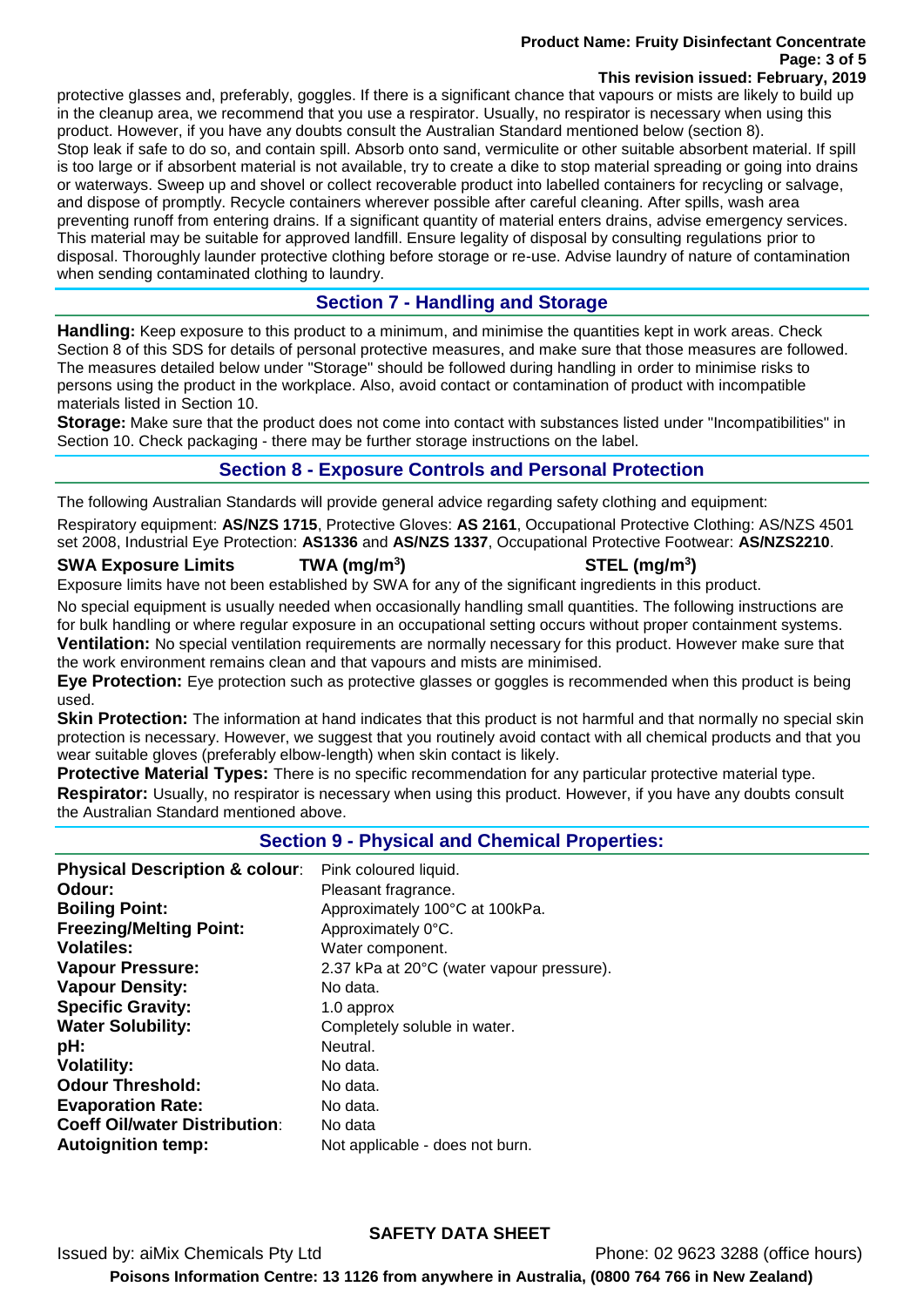## **Section 10 - Stability and Reactivity**

**Reactivity:** This product is unlikely to react or decompose under normal storage conditions. However, if you have any doubts, contact the supplier for advice on shelf life properties.

**Conditions to Avoid:** None known.

**Incompatibilities:** No particular Incompatibilities.

**Fire Decomposition:** Only small quantities of decomposition products are expected from this products at temperatures normally achieved in a fire. This will only occur after heating to dryness. Carbon dioxide, and if combustion is incomplete, carbon monoxide and smoke. Nitrogen and its compounds, and under some circumstances, oxides of nitrogen. Occasionally hydrogen cyanide gas. Hydrogen chloride gas, other compounds of chlorine. Water. Carbon monoxide poisoning produces headache, weakness, nausea, dizziness, confusion, dimness of vision, disturbance of judgment, and unconsciousness followed by coma and death.

**Polymerisation:** This product will not undergo polymerisation reactions.

## **Section 11 - Toxicological Information**

**Local Effects: Target Organs:** None known

#### **Classification of Hazardous Ingredients**

Ingredient **Risk Phrases** 

No ingredient mentioned in the HSIS database is present in this product at hazardous concentrations.

#### **Section 12 - Ecological Information**

Insufficient data to be sure of status.

## **Section 13 - Disposal Considerations**

**Disposal:** Containers should be emptied as completely as practical before disposal. If possible, recycle containers either in-house or send to recycle company. If this is not practical, send to a commercial waste disposal site. This product should be suitable for landfill. However, check with local Waste Disposal Authority before sending there. Note that product properties may have been changed in use, significantly altering it's suitability for landfill. Please do NOT dispose into sewers or waterways.

#### **Section 14 - Transport Information**

**UN Number:** This product is not classified as a Dangerous Good by ADG, IATA or IMDG/IMSBC criteria. No special transport conditions are necessary unless required by other regulations.

#### **Section 15 - Regulatory Information**

**AICS:** All of the significant ingredients in this product are compliant with NICNAS regulations.

#### **Section 16 - Other Information**

**This SDS contains only safety-related information. For other data see product literature.**

| Acronyms:                                                                                                 |                                                                                                                        |  |
|-----------------------------------------------------------------------------------------------------------|------------------------------------------------------------------------------------------------------------------------|--|
| <b>ADG Code</b>                                                                                           | Australian Code for the Transport of Dangerous Goods by Road and Rail, 7th Edition                                     |  |
| <b>AICS</b>                                                                                               | Australian Inventory of Chemical Substances                                                                            |  |
| <b>CAS Number</b>                                                                                         | <b>Chemical Abstracts Service Registry Number</b>                                                                      |  |
| <b>Hazchem Code</b>                                                                                       | Emergency action code of numbers and letters that provide information to emergency<br>services especially firefighters |  |
| <b>IARC</b>                                                                                               | International Agency for Research on Cancer                                                                            |  |
| <b>SWA</b>                                                                                                | Safe Work Australia, formerly ASCC and NOHSC                                                                           |  |
| <b>NOS</b>                                                                                                | Not otherwise specified                                                                                                |  |
| <b>NTP</b>                                                                                                | National Toxicology Program (USA)                                                                                      |  |
| <b>R-Phrase</b>                                                                                           | <b>Risk Phrase</b>                                                                                                     |  |
| <b>SUSMP</b>                                                                                              | Standard for the Uniform Scheduling of Medicines & Poisons                                                             |  |
| <b>UN Number</b>                                                                                          | <b>United Nations Number</b>                                                                                           |  |
| THIS SDS SUMMARISES OUR BEST KNOWLEDGE OF THE HEALTH AND SAFETY HAZARD INFORMATION OF THE PRODUCT AND HOW |                                                                                                                        |  |

AND USE THE PRODUCT IN THE WORKPLACE. EACH USER MUST REVIEW THIS SDS THE PRODUCT WILL BE HANDLED AND USED IN THE WORKPLACE.

## **SAFETY DATA SHEET**

Issued by: aiMix Chemicals Pty Ltd Phone: 02 9623 3288 (office hours) **Poisons Information Centre: 13 1126 from anywhere in Australia, (0800 764 766 in New Zealand)**